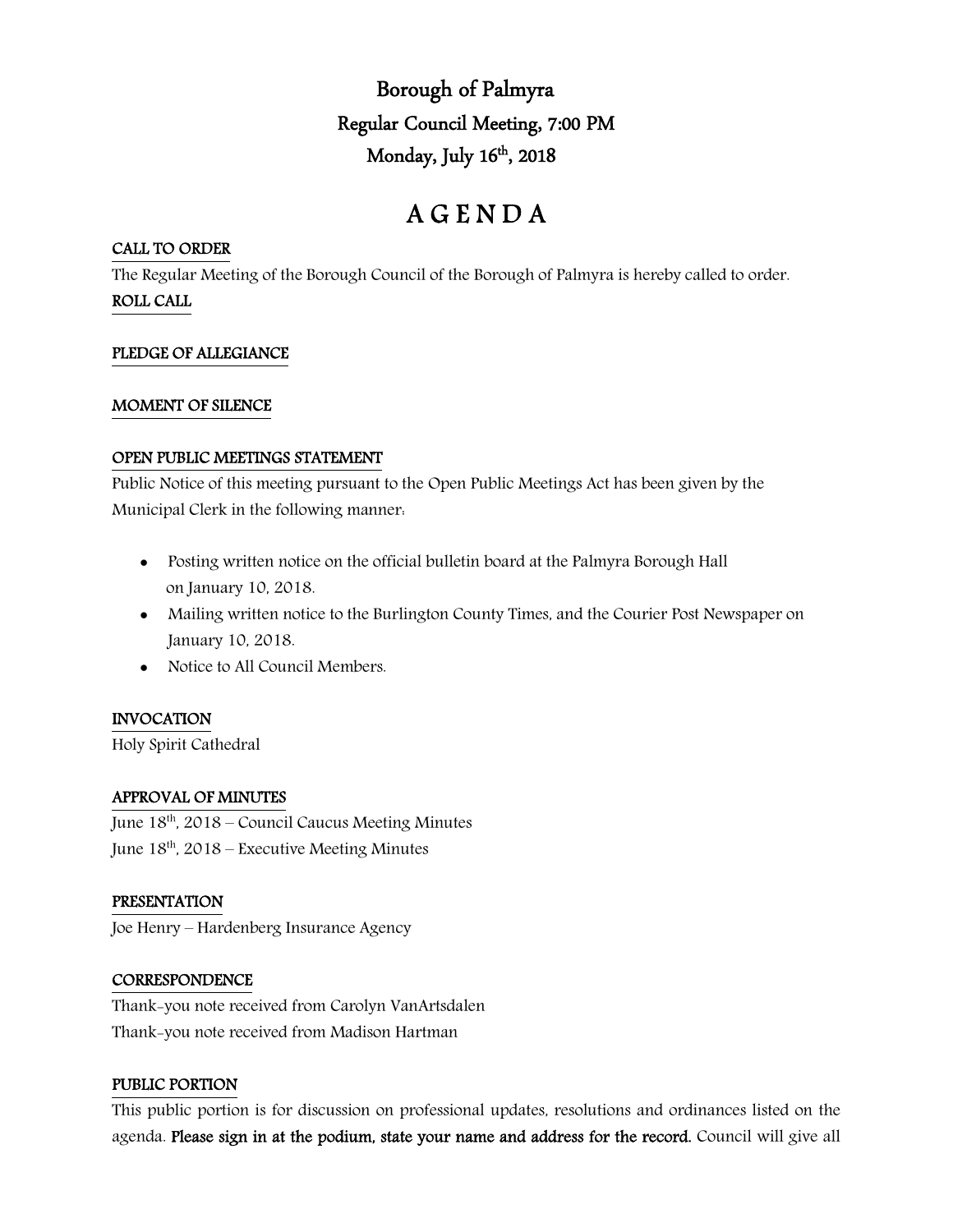comments appropriate consideration. Each citizen will be allotted up to five (5) minutes to speak, in order to allow everyone an opportunity to ask questions and express their opinions or concerns. Please direct all comments to the Mayor. Each citizen may only speak once during each public portion.

## ORDINANCES ON FIRST READING (Public Hearing August  $6<sup>th</sup>$ , 2018)

Ordinance 2018-09, An Ordinance of the Borough of Palmyra, County of Burlington, State of New Jersey Providing for Various Capital Improvements and Related Expenses in and For the Borough Appropriating \$755,000.00 Therefore, Authorizing the Issuance of \$717,250.00 in General Improvement Bonds or Notes of the Borough to Finance the Same

Ordinance 2018-10, An Ordinance of the Borough of Palmyra, County Of Burlington, State Of New Jersey Providing for Various Capital Improvements for the Borough's Sewer Utility Appropriating \$374,000.00 Therefor, Authorizing the Issuance of \$355,250.00 in Sewer Utility Bonds or Notes of the Borough to Finance the Same.

Ordinance 2018-11, An Ordinance of the Borough of Palmyra, County of Burlington, State of New Jersey Adopting the Redevelopment Plan relating to Block 24, Lots 1 and 2 in the Borough of Palmyra, County of Burlington, State of New Jersey

## RESOLUTIONS Consent Agenda

Resolution 2018-178 to Resolution 2018-193 will be enacted as a single motion, if any resolution needs additional discussion it will be removed from the consent agenda and voted on separately.

Resolution 2018-178, Resolution Requesting Approval if Item of Revenue and Appropriation N.J.S.A. 40A:4-87 (Chapter 159) Alcohol Ed Rehab Fund DWI in the amount of \$1,464.65

Resolution 2018-179, Resolution Requesting Approval of the Proposed Grant Management Plan for Small Cities Housing Rehabilitation Grant

Resolution 2018-180, Resolution Adopting the Citizen Participation Plan Developed by NJ Department of Community Affairs Small Cities CDBG Program

Resolution 2018-181, Resolution Appointing Doretha Jackson as Fair Housing Officer for Small Cities CDBG Grant Application in the amount of \$100,000.00

Resolution 2018-182, Resolution Authorizing the Borough of Palmyra to Apply to the New Jersey Department of Community Affairs (NJDCA) for a Small Cities Housing Rehabilitation Grant of App

\$100,000.00 to carry out Programs to Address Code Violations in Homes of Low to Moderate Income residents

Resolution 2018-183, Resolution Adopting the Citizen Participation Plan Developed By NJ Department of Community Affairs Small Cities CDBG Program

Resolution 2018-184, Resolution Appointing Doretha Jackson as Fair Housing Officer for Small Cities CDBG Grant Application in the amount of \$400,000.00

Resolution 2018-185, Resolution Requesting Approval of the Proposed Grant Management Plan for Small Cities Public Facilities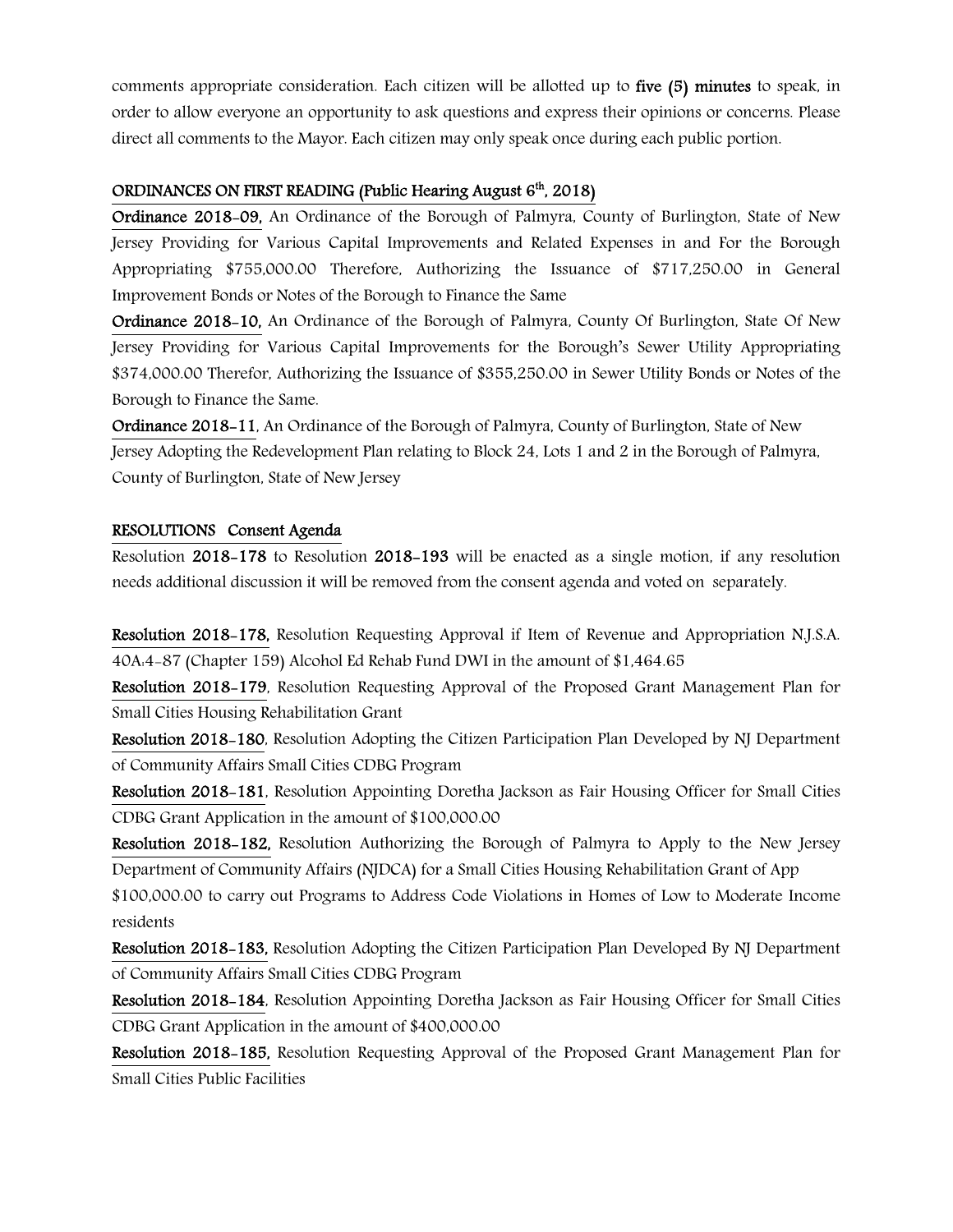Resolution 2018-186, Resolution Authorizing the Borough of Palmyra to Apply to the New Jersey Department of Community Affairs NJDCA for a Small Cities Public Facilities Grant of Approximately \$400,000.00 to Make ADA Improvements Including Curb Cuts in the Northern Portion of the Borough

Resolution 2018-187, Resolution Approving Albert J Groff III as an Active Member of the Palmyra Fire Department

Resolution 2018-188, Resolution Endorsing Submittal and Certify Maintenance Commitment for the Borough of Palmyra's 2018 Transportation Alternatives Set- Aside Program (TAP) Application

Resolution 2018-189, Resolution Supporting Submission of the Application for New Jersey Department of Transportation Safe Routes to School Program

Resolution 2018-190, Resolution Appointing Allan E Berg to A Part-Time Public Works Laborer Position at \$16.38 per hour not to exceed twenty-eight Hours per Week.

Resolution 2018-191, Resolution Appointing Doretha Jackson as Municipal Clerk of the Borough of Palmyra for a Term of Three Year

Resolution 2018-192, Resolution Authorizing the Borough of Palmyra to Enter into a Cooperative Pricing Agreement

Resolution 2018-193, Resolution Authorizing the Payment of Bills for the Month of July 2018 In the Amount of \$1,572,536.34

# MOTION TO APPROVE TREASURERS REPORTS

 $\bullet$  June 2018

# COMMUNITY SPOTLIGHT

## DISCUSSION ITEMS

## NEW Business

- Public Events
	- Town-wide Yard Sale
	- Summer Concerts
	- Dedicated Trust Fund
	- Volunteer's names to be provided
- Part-time/temporary/seasonal help for Public Works
- Outdoor Dining Ordinance
- Microsoft Office 365 migration project for proper email management
- Customized brick pavers for Bandshell/Grove Park Project

## OLD Business

• Referendums – deadline for submission to the County is August  $17<sup>th</sup>$  (81 days before General Election)

Earlier hours for Sunday sales of alcoholic beverages

Outdoor Furniture Ordinance ( Outdoor Seating)